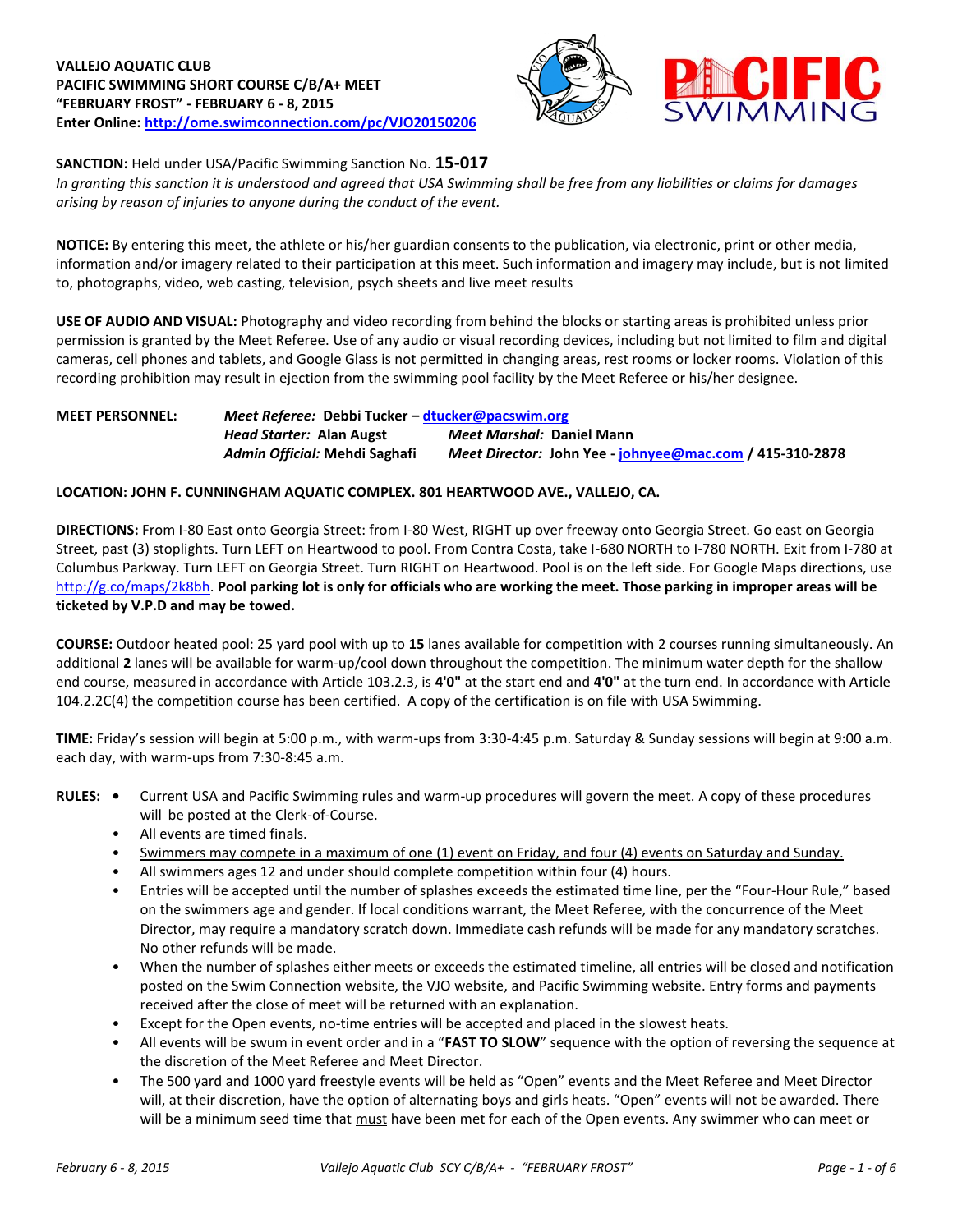exceed the minimum entry time may enter the "Open" events regardless of age. Entry times for OPEN events with a minimum time standard (see Schedule of Events listed on page 4) which cannot be proven using the Pacific Swimming database may be verified by a complete set of meet results or verified by the swimmer's coach, either of which may be presented upon check -in. (Refer to PacSwim Rule 4A2).

- **Swimmers entering the 500 yard and 1000 yard freestyle events must provide their own timers and lap counters. Swimmers entering the 400 IM must provide their own timers.**
- The Open 500 yard freestyle event may be split into 10-unders and 11-overs and be swum in their respective ends of the pool immediately following the completion of their respective sessions.
- **All coaches and deck officials must wear their USA Swimming membership cards in a visible manner.**

**ATTENTION HIGH SCHOOL SWIMMERS:** If you are a high school swimmer in competition season, you need to be unattached from this meet. It is your responsibility to be unattached from this meet. You can un-attach at the meet if necessary. This does not apply to swimmers swimming under the rules of the Nevada Interscholastic Activities Association (NIAA).

**UNACCOMPANIED SWIMMERS:** Any USA-S athlete-member competing at the meet must be accompanied by a USA Swimming member-coach for the purposes of athlete supervision during warm-up, competition and warm-down. If a coach-member of the athlete's USA-S Club does not attend the meet to serve in said supervisory capacity, it is the responsibility of the swimmer or the swimmer's legal guardian to arrange for supervision by a USA-S member-coach. The Meet Director or Meet Referee may assist the swimmer in making arrangements for such supervision; however, it is recommended that such arrangements be made in advance of the meet by the athlete's USA-S Club Member-Coach.

**RACING STARTS:** Swimmers must be certified by a USA-S member-coach as being proficient in performing a racing start, or must start the race in the water. It is the responsibility of the swimmer or the swimmer's legal guardian to ensure compliance with this requirement.

### **RESTRICTIONS:**

- Smoking and the use of other tobacco products is prohibited on the pool deck, in the locker rooms, in spectator seating or standing areas and in all areas used by swimmers, during the meet and during warm-up periods.
- Sale and use of alcoholic beverages is prohibited in all areas of the meet venue.
- No glass containers are allowed in the meet venue.
- No propane heater is permitted except for snack bar/meet operations.
- All shelters must be properly secured.
- Pop-ups and tents will not be allowed on deck, except at the west end of the pool. For Fire and Safety purposes, the coaches' area is for coaches only. Swimmers/team members may check in with their coaches but cannot stay there.
- **NO** pets allowed on deck, other than service assistance animals.
- Changing into or out of swimsuits other than in locker rooms or other designated areas is prohibited.
- Destructive devices, to include but not limited to, explosive devices and equipment, firearms (open or concealed), blades, knives, mace, stun guns and blunt objects are strictly prohibited in the swimming facility and its surrounding areas. If observed, the Meet Referee or his/her designee may ask that these devices be stored safely away from the public or removed from the facility. Noncompliance may result in the reporting to law enforcement authorities and ejection from the facility. Law enforcement officers (LEO) are exempt per applicable laws.

#### **ELIGIBILITY:**

- Swimmers must be current members of USA-S and enter their name and registration number on the meet entry card as they are shown on their Registration Card. If this is not done, it may be difficult to match the swimmer with the registration and times database. The meet host will check all swimmer registrations against the SWIMS database and if not found to be registered, the Meet Director shall accept the registration at the meet (a \$10 surcharge will be added to the regular registration fee). Duplicate registrations will be refunded by mail.
- Swimmers in the "A" Division must have met at least USA Swimming Motivational "A" minimum time standard. Swimmers in the "B" Division must have met at least USA Swimming Motivational "B" minimum time standard. All entry times slower than the listed "B" time standard will be in the "C" Division.
- Entries with **"NO TIME" will be accepted except in Open events.**
- Entry times submitted for this meet will be checked against a computer database and may be changed in accordance with Pacific Swimming Entry Time Verification Procedures.
- Disabled swimmers are welcome to attend this meet and should contact the Meet Director or Meet Referee regarding any special accommodations on entry times and seeding per Pacific Swimming policy.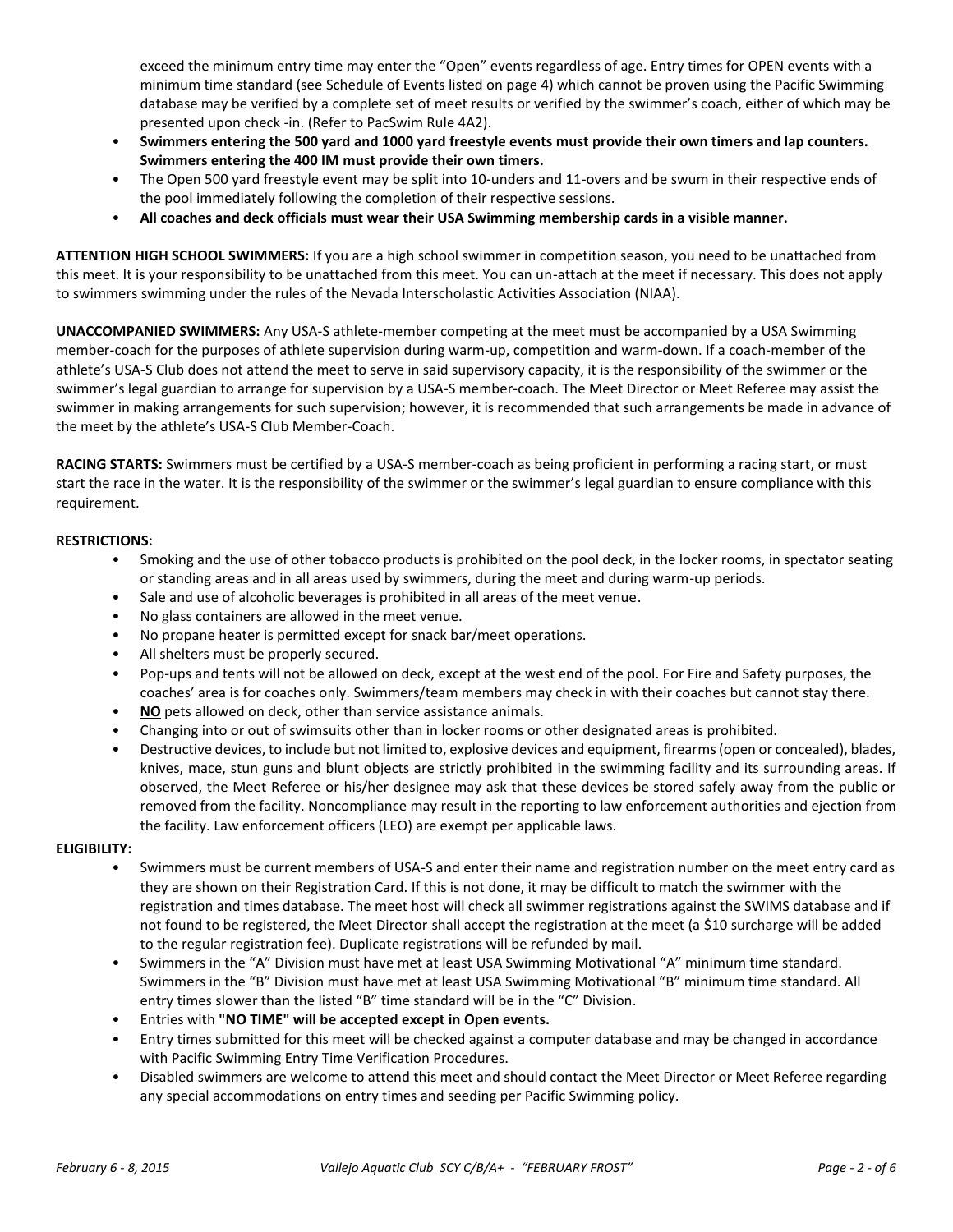- Swimmers 19 years of age and over may compete in the meet for time only, no awards. Such swimmers must have met standards for the 17-18 age group.
- The swimmer's age will be the age of the swimmer on the first day of the meet.

**ENTRY FEES: \$4.00** per event plus an **\$8.00** participation fee per swimmer. Entries will be rejected if payment is not sent at time of request.

**ONLINE ENTRIES:** To enter online go to **<http://ome.swimconnection.com/pc/vjo20150206>** to receive an immediate entry confirmation. This method requires payment by credit card. Swim Connection, LLC charges a processing fee for this service, equal to \$1 per swimmer plus 5% of the total Entry Fees. Please note that the processing fee is a separate fee from the Entry Fees. If you do not wish to pay the processing fee, enter the meet using a mail entry. **Entering online is a convenience, is completely voluntary, and is in no way required or expected of a swimmer by Pacific Swimming.** Online entries will be accepted through 11:59 p.m. Thursday, **January 22, 2015**.

**MAILED OR HAND DELIVERED ENTRIES**: Entries must be on the attached consolidated entry form. Forms must be filled out completely and printed clearly with swimmer's best time. Entries must be postmarked by midnight, Monday, **January 19, 2015** or hand delivered by 6:30 p.m. Thursday, **January 22, 2015.** No late entries will be accepted. No refunds will be made, except mandatory scratch downs. Requests for confirmation of receipt of entries should include a self-addressed envelope.

| Make check payable to: | "Vallejo Aquatic Club" or "VJO" |                                                   |                   |
|------------------------|---------------------------------|---------------------------------------------------|-------------------|
| Mail with entries to:  | VJO Meet Director               | <b>Hand deliver entries to: VJO Meet Director</b> |                   |
|                        | <b>Re: Swim Meet Entries</b>    |                                                   | 801 Heartwood Ave |
|                        | P.O. Box 5846                   |                                                   | Vallejo, CA 94591 |
|                        | Vallejo, CA 94591-5846          |                                                   |                   |

**CHECK-IN:** The meet will be deck seeded. Swimmers must check-in at the Clerk-of-Course. Close of check-in for all individual events shall be no more than 60 minutes before the estimated time of the start of the first heat of the event. No event shall be closed more than 30 minutes before the scheduled start of the session. Swimmers who do not check in will not be seeded and will not be allowed to compete in that event.

**SCRATCHES:** Any swimmers not reporting for or competing in an individual timed final event that they have checked in for shall not be penalized. Swimmers who must withdraw from an event after it is seeded are requested to inform the referee immediately.

**AWARDS:** Ribbons will be awarded to 1st through 8th place finishers in the A+, B and C divisions for each event and age group. 13 & OV events will be awarded as 13-14 and 15-16, 17-18 Age Groups. Swimmers aged 19 and over will not be awarded. "A" medals will be awarded to swimmers achieving new "A" times swum during this meet only. Open events will not be awarded.

# **AWARDS MUST BE PICKED UP ON SUNDAY BY A TEAM'S COACH OR TEAM REPRESENTATIVE. AWARDS WILL NOT BE MAILED. AWARDS THAT ARE NOT PICKED UP AT THE MEET (ONLY FOR ZONE 3 TEAMS) WILL BE AVAILABLE AT THE NEXT ZONE 3 BOARD MEETING. NON ZONE 3 TEAMS AND UNATTACHED SWIMMERS MUST COORDINATE WITH THE AWARDS DESK FOR PICK UP &/OR DELIVERY OF AWARDS AND FOR THOSE AWARDS NOT PICKED UP, PRE-PAID ENVELOPES MUST BE PROVIDED. AWARDS WILL NOT BE INDIVIDUALLY DISTRIBUTED THROUGHOUT THE MEET.**

**ADMISSION:** FREE. A three-day program will be available for \$5.00

**SNACK BAR & HOSPITALITY:** A snack bar will be available throughout the competition. Coaches and working deck officials will be provided lunch. Hospitality will serve refreshments to timers and volunteers.

**MISCELLANEOUS:** No overnight parking is allowed. Facilities will not be provided after meet hours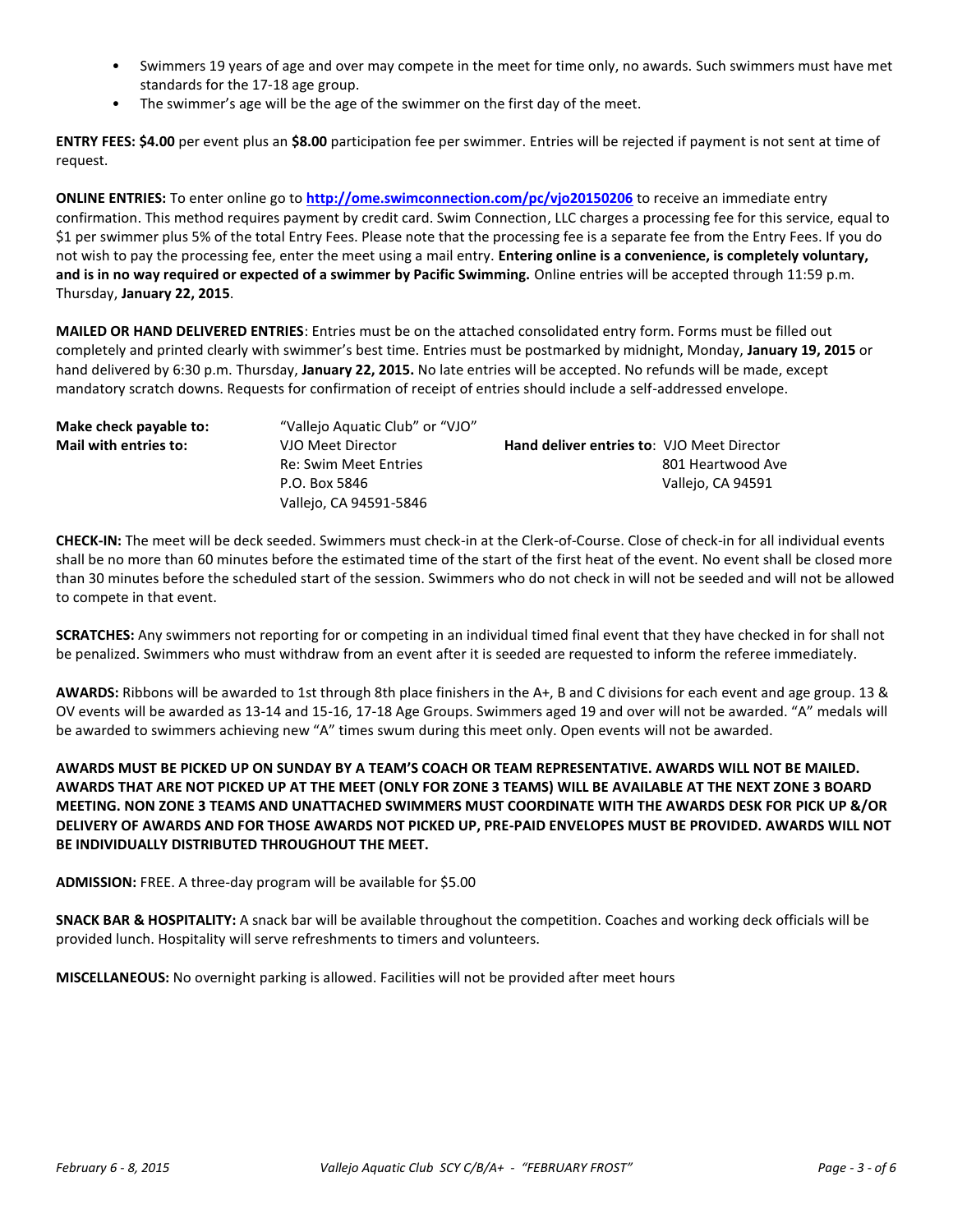**MINIMUM OFFICIALS:** No more than 3 days after close of entries, meet management (Meet Director and/or Meet Referee) shall contact a representative from each team participating in the meet, and provide a preliminary inventory of the officials that team is required to provide for each session. Each team shall, by the start of the meet, provide to the Meet Director or designee a list of Officials who have agreed to represent that team during each session of the meet.

At the meet, meet management shall conduct an inventory of officials, and shall compare the number of swimmers entered in each session by each team with the number of officials present representing each team. If meet management certifies that a team has not provided sufficient officials for any session of the meet in accordance with the table below, excluding finals in a trials and finals meet, the team will be fined \$100 per missing official per session of the meet.

| <b>Club swimmers entered in session</b> | <b>Trained and carded officials required</b> |
|-----------------------------------------|----------------------------------------------|
| $1 - 10$                                |                                              |
| $11 - 25$                               |                                              |
| 26-50                                   |                                              |
| 51-75                                   |                                              |
| 76-100                                  |                                              |
| 100 or more                             |                                              |

*\*Zone 3 will include Colorado, Intermediary/ Chief Timing Judge, and Computer operator in the count of officials for a session although these positions are not carded. Zone 3 will accept Trainees in the count of officials for a session, as long as they are carded. Teams may use officials "borrowed" from other teams, or unattached officials at the meet who agree, to fulfill their obligation under the rule.* 

#### **EVENT SUMMARY**

| <b>FRIDAY</b>                                   |           |           |           |  |  |  |  |  |
|-------------------------------------------------|-----------|-----------|-----------|--|--|--|--|--|
| 8 & UN<br>$11 - 12$<br><b>13-UP</b><br>$9 - 10$ |           |           |           |  |  |  |  |  |
| 1000 FREE                                       | 200IM     | 200IM     | 1000 FREE |  |  |  |  |  |
|                                                 | 1000 FREE | 1000 FREE |           |  |  |  |  |  |

| <b>SATURDAY</b> |                 |                 |                 | <b>SUNDAY</b> |                 |                 |                 |  |
|-----------------|-----------------|-----------------|-----------------|---------------|-----------------|-----------------|-----------------|--|
| 8 & UN          | $9 - 10$        | $11 - 12$       | $13$ -UP        | 8 & UN        | $9 - 10$        | $11 - 12$       | $13$ -UP        |  |
| 50 FREE         | 50 FREE         | 50 FREE         | 200 IM          | 50 BACK       | 50 BACK         | 50 BACK         | <b>200 FREE</b> |  |
| <b>50 FLY</b>   | 50 FLY          | <b>50 FLY</b>   | 200 BREAST      | <b>25 FLY</b> | <b>100 FLY</b>  | <b>100 FLY</b>  | 100 BACK        |  |
| 25 BACK         | 100 BACK        | 100 BACK        | 100 FLY         | 100 IM        | 100 IM          | 100 IM          | 200 FLY         |  |
| 25 BREAST       | 50 BREAST       | <b>200 FREE</b> | 200 BACK        | 50 BREAST     | 100 BREAST      | <b>100 FREE</b> | 50 FREE         |  |
| <b>500 FREE</b> | <b>500 FREE</b> | 100 BREAST      | <b>100 FREE</b> | 25 FREE       | <b>100 FREE</b> | 50 BREAST       | 100 BREAST      |  |
|                 |                 | <b>500 FREE</b> | <b>500 FREE</b> |               |                 | 400 IM          | 400 IM          |  |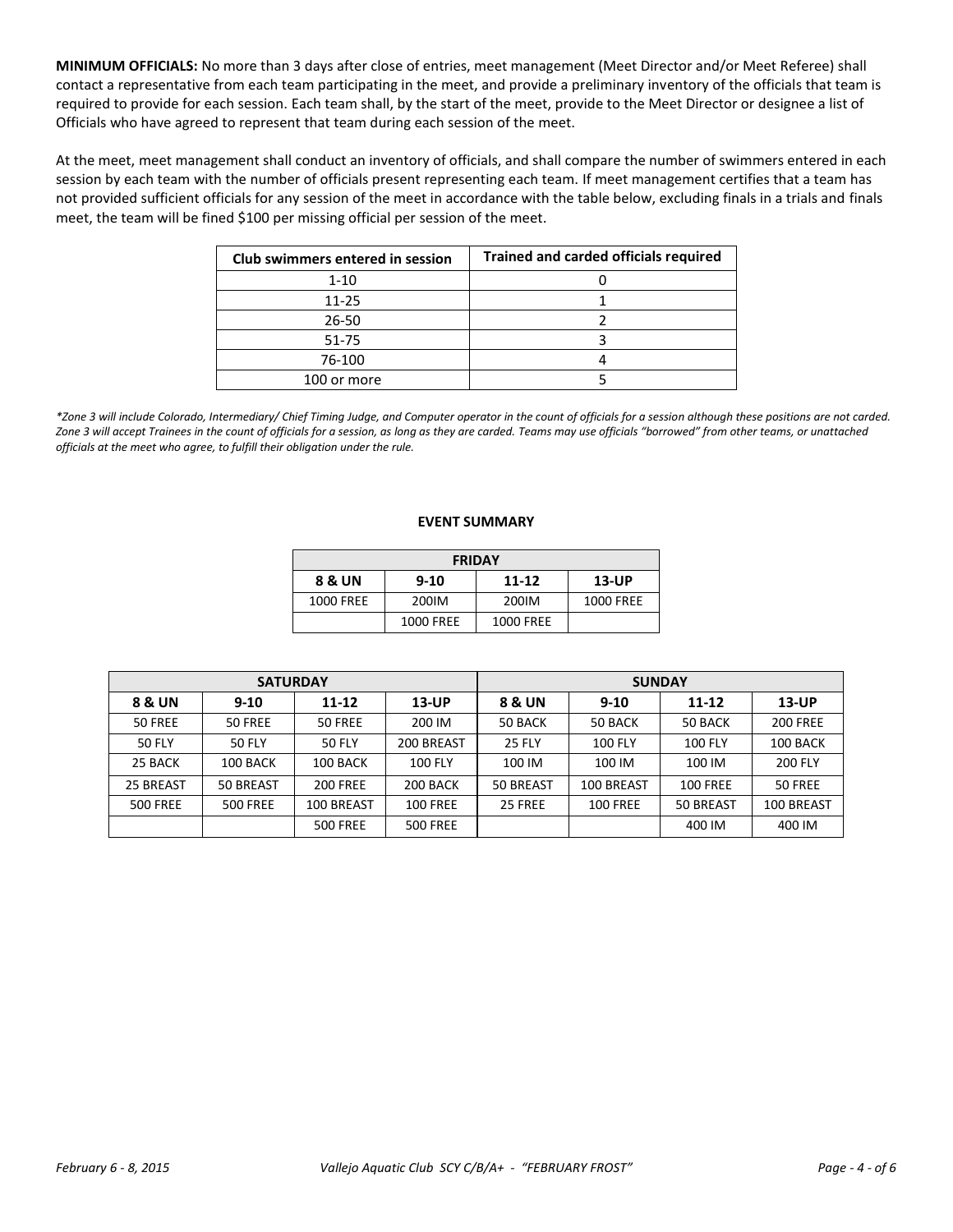# **VALLEJO AQUATIC CLUB SCY C/B/A+**

## **SCHEDULE OF EVENTS**

| <b>FRIDAY</b><br><b>FEBRUARY 6</b>                                                                                                                                                                                                   |                                                            |                |                                                                                                                                                                                                                                                                                | <b>SATURDAY</b><br><b>FEBRUARY 7</b> |                    | <b>SUNDAY</b><br><b>FEBRUARY 8</b>                                                                                                                                                                                 |                                           |             |  |
|--------------------------------------------------------------------------------------------------------------------------------------------------------------------------------------------------------------------------------------|------------------------------------------------------------|----------------|--------------------------------------------------------------------------------------------------------------------------------------------------------------------------------------------------------------------------------------------------------------------------------|--------------------------------------|--------------------|--------------------------------------------------------------------------------------------------------------------------------------------------------------------------------------------------------------------|-------------------------------------------|-------------|--|
| Girls                                                                                                                                                                                                                                | <b>Event Description</b><br>and Age Group                  | <b>Boys</b>    | <b>Event Description</b><br>Girls<br>and Age Group                                                                                                                                                                                                                             |                                      | <b>Boys</b>        | Girls                                                                                                                                                                                                              | <b>Event Description</b><br>and Age Group | <b>Boys</b> |  |
| $\mathbf{1}$                                                                                                                                                                                                                         | 9-10 200 I.M.                                              | $\overline{2}$ | 101                                                                                                                                                                                                                                                                            | 9-10 50 Free                         | 102                | 119                                                                                                                                                                                                                | 8 & U 50 Back                             | 120         |  |
| 3                                                                                                                                                                                                                                    | 11-12 200 I.M.                                             | 4              | 103                                                                                                                                                                                                                                                                            | 8 & U 50 Free                        | 104                | 121                                                                                                                                                                                                                | 9-10 50 Back                              | 122         |  |
| $5*$                                                                                                                                                                                                                                 | Open 1000 Free <sup>1</sup>                                | $6*$           | 105                                                                                                                                                                                                                                                                            | 9-10 50 Fly                          | 106                | 123                                                                                                                                                                                                                | 8 & U 25 Fly                              | 124         |  |
|                                                                                                                                                                                                                                      |                                                            |                | 107                                                                                                                                                                                                                                                                            | 8 & U 50 Fly                         | 108                | 125                                                                                                                                                                                                                | 9-10 100 Fly                              | 126         |  |
|                                                                                                                                                                                                                                      |                                                            |                | 109                                                                                                                                                                                                                                                                            | 9-10 100 Back                        | 110                | 127                                                                                                                                                                                                                | 8 & U 100 I.M.                            | 128         |  |
|                                                                                                                                                                                                                                      |                                                            |                | 111                                                                                                                                                                                                                                                                            | 8 & U 25 Back                        | 112                | 129                                                                                                                                                                                                                | 9-10 100 I.M.                             | 130         |  |
|                                                                                                                                                                                                                                      |                                                            |                | 113                                                                                                                                                                                                                                                                            | 9-10 50 Breast                       | 114                | 131                                                                                                                                                                                                                | 8 & U 50 Breast                           | 132         |  |
|                                                                                                                                                                                                                                      |                                                            |                | 115                                                                                                                                                                                                                                                                            | 8 & U 25 Breast                      | 116                | 133                                                                                                                                                                                                                | 9-10 100 Breast                           | 134         |  |
|                                                                                                                                                                                                                                      |                                                            |                | $117^{\#}$                                                                                                                                                                                                                                                                     | Open 500 Free <sup>2</sup>           | $118^{\texttt{#}}$ | 135                                                                                                                                                                                                                | 8 & U 25 Free                             | 136         |  |
|                                                                                                                                                                                                                                      |                                                            |                |                                                                                                                                                                                                                                                                                |                                      |                    | 137                                                                                                                                                                                                                | 9-10 100 Free                             | 138         |  |
|                                                                                                                                                                                                                                      |                                                            | Girls          | <b>Event Description</b><br>and Age Group                                                                                                                                                                                                                                      |                                      | Girls              | <b>Event Description</b><br>and Age Group                                                                                                                                                                          | <b>Boys</b>                               |             |  |
|                                                                                                                                                                                                                                      |                                                            |                | 201                                                                                                                                                                                                                                                                            | 13 & O 200 I.M.                      | 202                | 223                                                                                                                                                                                                                | 13 & O 200 Free                           | 224         |  |
|                                                                                                                                                                                                                                      |                                                            |                | 203                                                                                                                                                                                                                                                                            | 11-12 50 Free                        | 204                | 225                                                                                                                                                                                                                | 11-12 50 Back<br>226                      |             |  |
|                                                                                                                                                                                                                                      |                                                            |                | 205                                                                                                                                                                                                                                                                            | 13 & O 200 Breast                    | 206                | 227                                                                                                                                                                                                                | 13 & O 100 Back                           | 228         |  |
|                                                                                                                                                                                                                                      |                                                            |                | 207                                                                                                                                                                                                                                                                            | 11-12 50 Fly                         | 208                | 229                                                                                                                                                                                                                | 11-12 100 Fly                             | 230         |  |
|                                                                                                                                                                                                                                      |                                                            |                | 209                                                                                                                                                                                                                                                                            | 13 & O 100 Fly                       | 210                | 231                                                                                                                                                                                                                | 13 & O 200 Fly                            | 232         |  |
|                                                                                                                                                                                                                                      |                                                            |                | 211                                                                                                                                                                                                                                                                            | 11-12 100 Back                       | 212                | 233                                                                                                                                                                                                                | 11-12 100 I.M.                            | 234         |  |
|                                                                                                                                                                                                                                      |                                                            |                | 213                                                                                                                                                                                                                                                                            | 13 & O 200 Back                      | 214                | 235                                                                                                                                                                                                                | 13 & O 50 Free                            | 236         |  |
|                                                                                                                                                                                                                                      |                                                            |                | 215                                                                                                                                                                                                                                                                            | 11-12 200 Free                       | 216                | 237                                                                                                                                                                                                                | 11-12 100 Free                            | 238         |  |
|                                                                                                                                                                                                                                      |                                                            |                | 217                                                                                                                                                                                                                                                                            | 13 & O 100 Free                      | 218                | 239                                                                                                                                                                                                                | 13 & O 100 Breast                         | 240         |  |
|                                                                                                                                                                                                                                      |                                                            |                | 219                                                                                                                                                                                                                                                                            | 11-12 100 Breast                     | 220                | 241                                                                                                                                                                                                                | 11-12 50 Breast                           | 242         |  |
|                                                                                                                                                                                                                                      |                                                            |                | $221$ #                                                                                                                                                                                                                                                                        | Open 500 Free <sup>2</sup>           | $222*$             | 243                                                                                                                                                                                                                | 11 & O 400 I.M. <sup>3</sup>              | 244         |  |
| <sup>1.</sup> The 1000 Free will be swum fastest to slowest,<br>and may alternate women's<br>and men's heats at the discretion of<br>the Meet Referee.<br>Swimmers must provide their own timers<br>and lap counters for this event. |                                                            |                | <sup>2</sup> The 500 Free will be swum fastest to slowest,<br>and may alternate women's and men's heats and<br>may be split by age and swum separately at the<br>discretion of the Meet Referee.<br>Swimmers must provide their own timers and lap<br>counters for this event. |                                      |                    | <sup>3.</sup> The 400 I.M. will be swum fastest to slowest,<br>and may alternate women's<br>and men's heats at the discretion of<br>the Meet Referee.<br>Swimmers must provide their own timers for<br>this event. |                                           |             |  |
|                                                                                                                                                                                                                                      | Swimmers must have met the Minimum Time<br>Standard below. |                | Swimmers must have met the Minimum Time<br>Standard below.                                                                                                                                                                                                                     |                                      |                    |                                                                                                                                                                                                                    |                                           |             |  |
| *14:48.09                                                                                                                                                                                                                            | Minimum Seed Time                                          | *14:33.89      | #7:09.29                                                                                                                                                                                                                                                                       | Minimum Seed Time                    | #7:02.99           |                                                                                                                                                                                                                    |                                           |             |  |

*Use the following URL to find the time standards: <http://www.pacswim.org/swim-meet-times/standards>*